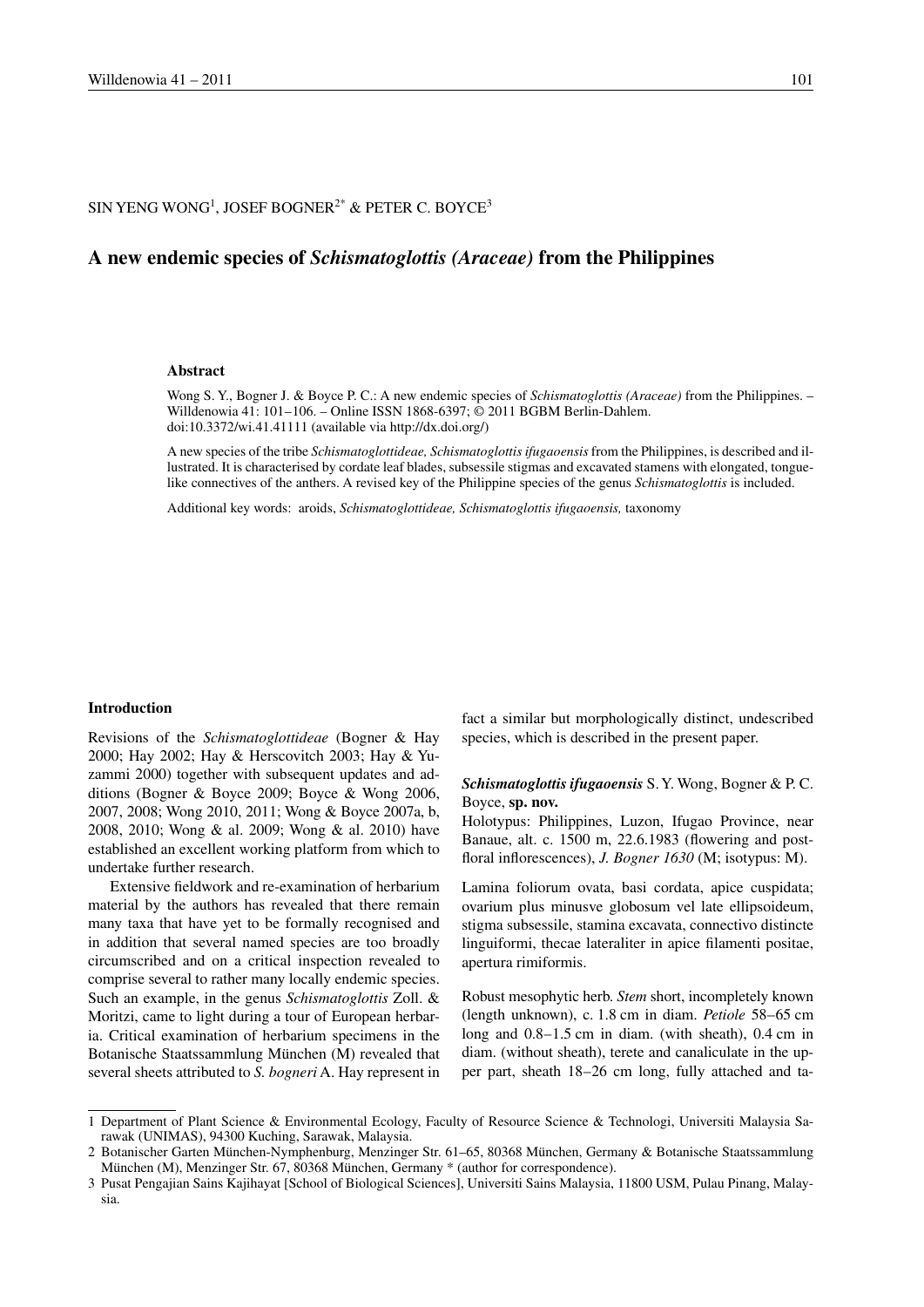pering, persistent. Leaf blade cordate,  $30-32 \times 18-20$  cm, green, apex cuspidate and then apiculate for 4 mm, base cordate and posterior lobes 4–5 cm long and 8.5–10 cm wide; *midrib* conspicuous, 4–5 mm thick at base and becoming narrower towards apex, with 16-21 abaxially prominent parallel-pinnate *primary* lateral veins on each side of the midrib, diverging  $30-60^\circ$ , the most basal veins arising more or less together on both sides of the midrib and arching into posterior lobes; secondary veins arising from the midrib and in the basal part and lobes from the primary venation, tertiary venation inconspicuous. Inflorescences more than one together (exact number unclear). Flowers unisexual and naked. Peduncle  $18-22$  cm long and 0.3-0.4 cm in diam. erect, after the anthesis somewhat nodding. Spathe constricted, c. 7 cm long, lower part  $2-2.5$  cm long and c. 0.5 cm in diam., convolute, green, limb 4–5 cm long and c. 1 cm in diam., lanceolate and somewhat inflated at anthesis, white, caducous, apex acuminate-tipped for 1 mm. Spadix sessile,  $5.5-6$  cm long; female zone subcylindric-spindle-shaped, c. 2 cm long and 0.4 cm in diam., adnate to the spathe in the lower third; *sterile interstice* (between female and male zone) ill-defined, consisting of  $2-3$  irregular,

closely packed spiral rows of staminodes, these  $2-2.5$  mm long and  $0.3-0.4$  mm in diam., flat-topped and light brown coloured upon drying; male zone cylindric, 2.5–3 cm long and  $0.6-0.7$  cm in diam.; *appendix* short, conic, 5–6 mm long, consisting of staminodes, these flat-topped, irregularly po-

lygonal, c. 0.6 mm in diam., light brown upon drying. Fe*male flowers* (gynoecia)  $\pm$  globular, crowded, c. 0.7 mm tall and 0.6–0.7 mm in diam., ovary light coloured upon drying; stigma subsessile or style very short (c. 0.25 mm), stigma discoid, 0.20-0.25 mm in diam., dark coloured upon drying, somewhat sunken in the centre. Male flowers uni-staminate and crowded; stamen 2.5–2.8 mm tall, apical part dark brown upon drying, apically excavated and connective elongated in a tongue-like (conoid) extension of 0.4–0.5 mm length, excavation with a distinct rim, filament c. 2 mm long and c. 0.8 mm wider on the long side (in cross-section somewhat subrectangular with wider and narrower sides), light coloured upon drying; the cae in apical lateral position, light coloured upon drying, ellipsoid, 0.4 mm long and 0.30-0.35 mm wide, opening by a slit; *pollen* grains globular, inaperturate, c. 30 µm in diam., exine  $\pm$  psilate (smooth). Fruiting spathe narrowly urceolate,  $4-5$  cm long and  $1-1.4$  cm in diam.

part of spathe and spadix already shed); c: stamen. - All from the holotype Bogner 1630 (M); drawing by Kerstin Schuster.

> Distribution and ecology.  $-$  The species is so far only known from the type collection, which comes from Ifugao Province on Luzon. It was collected at an altitude of c. 1500 m in forest fragments, along a small stream but occurring as terrestrial mesophyte in clay-like soil, not as a rheophyte.

> Delimitation. — Schismatoglottis ifugaoensis is distinguished from S. bogneri A. Hay being a generally much larger plant (up to 90 cm tall), with longer petioles  $(58-65 \text{ cm long})$ , larger leaf blades  $(30-32 \times 18-20 \text{ cm})$ long) with a distinct cordate base and a cuspidate apex, much longer peduncles (18–22 cm long), a longer spathe (7 cm long) and a longer spadix (5.5–6 cm long). Plants of S. bogneri are consistently smaller (c. 30 cm tall), with shorter petioles  $(12-15 \text{ cm long})$ , lanceolate to elliptic leaf blades with an obtuse base and an acuminate apex, shorter peduncles  $(5-7 \text{ cm long})$ , a somewhat shorter spathe (5 cm long) and a shorter spadix (c. 3.5 cm long).

1. Schismatoglottis ifugaoensis - a: whole leaf; b: postfloral inflorescence (upper

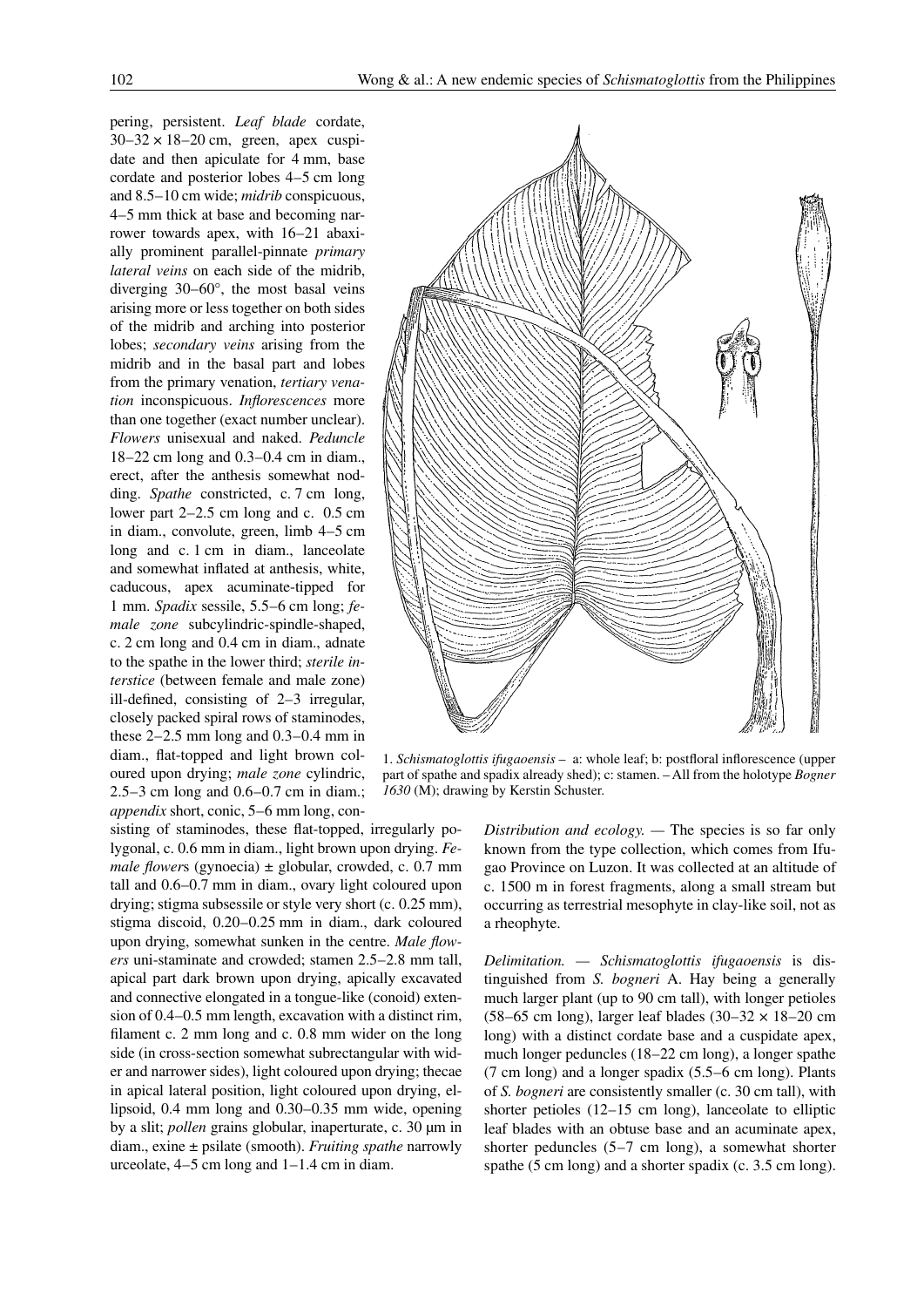

Fig. 2. Schismatoglottis ifugaoensis - holotype Bogner 1630 at M; a: pollen grain. - Photograph by F. Höck; SEM micrograph (a; scale bar =  $10 \mu m$ ) by M. Hesse & S. Ulrich.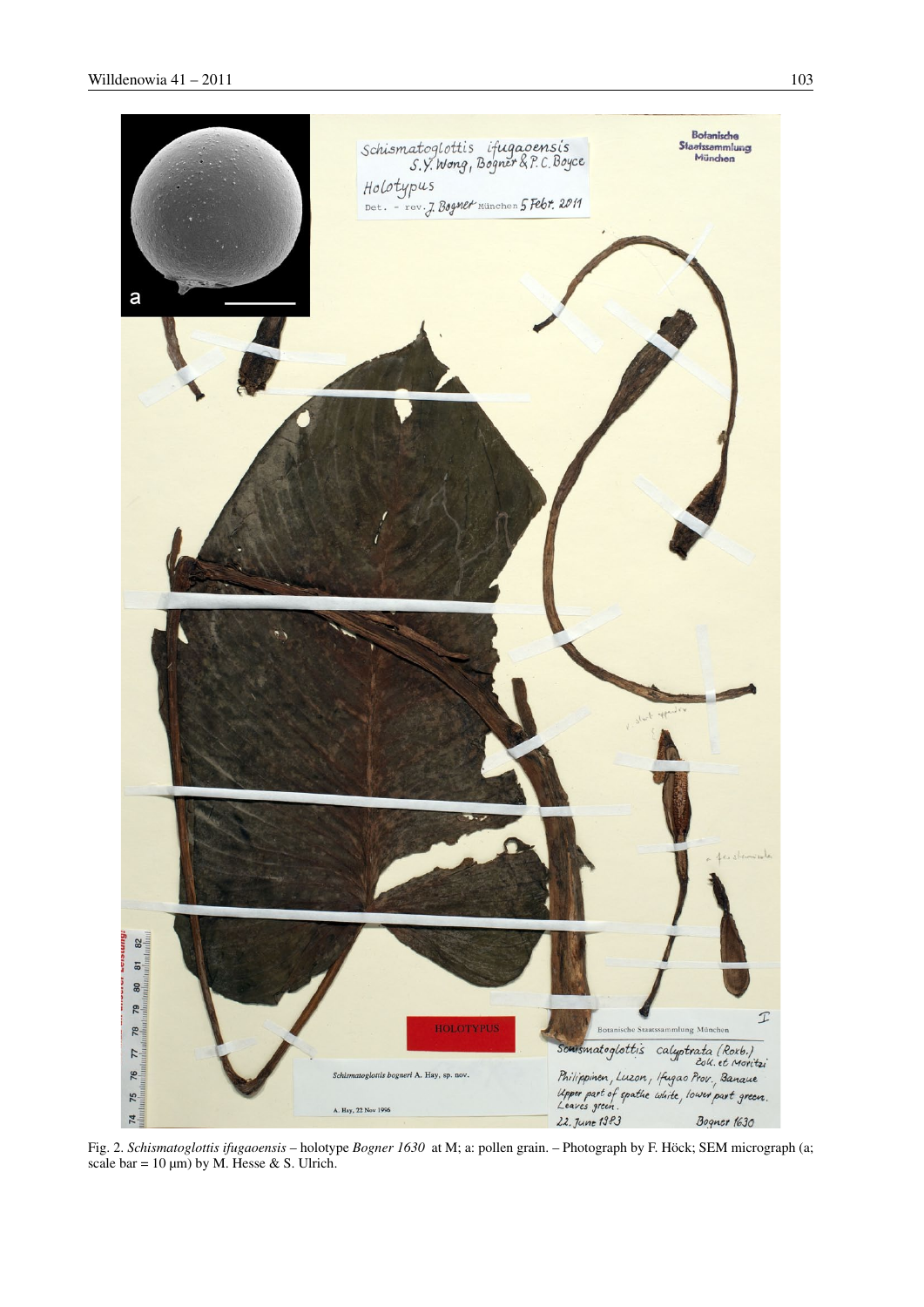

Fig. 3. Schismatoglottis bogneri - holotype Bogner 1629 at M; a: inflorescence enlarged. - Photographs by F. Höck.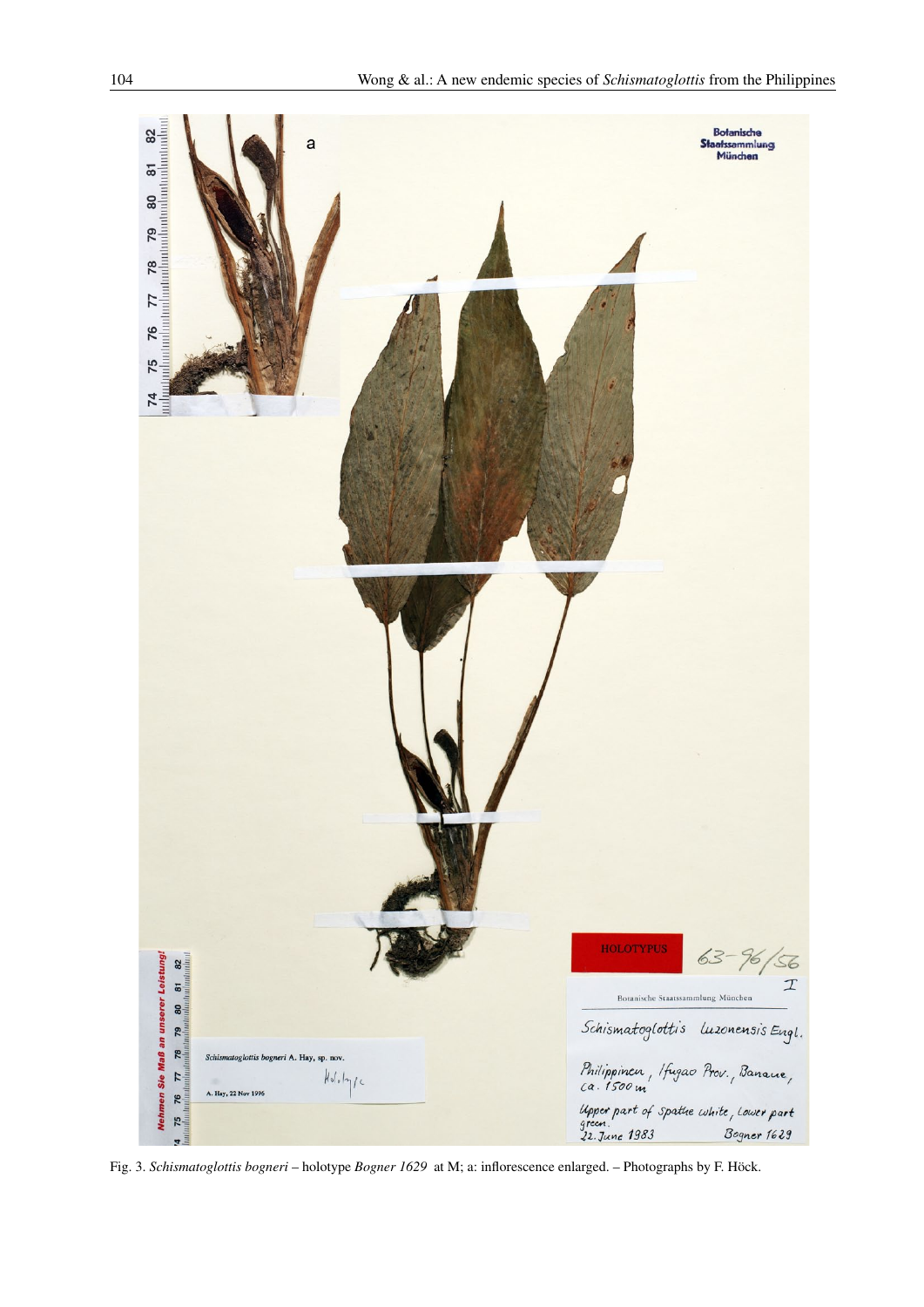Both species have very similar flowers, especially male flowers, sharing the excavated stamens and anthers with an elongated, tongue-like connective. Their female flowers share globular ovaries with discoid stigmas much narrower than the diameter of the ovaries, but while the stigmas are clearly sessile in S. bogneri they are best called subsessile in S. *ifugaoensis*. Furthermore the interstice of S. bogneri is longer with 5 spiral rows of staminodes versus  $2-3$  spiral rows in S. *ifugaoensis*, but the appendix is quite similar in both species. The reason why A. Hay considered the collections of the new species as conspecific with S. bogneri apparently lies in the very similar flowers, especially the excavated stamens with elongated, tongue-like connectives. Moreover, the collections of both species came from the same locality and were collected at the same day under different numbers: S. bogneri as Bogner 1629 (holotypus M, Fig. 3) and S. ifugaoensis as Bogner 1630, but S. bogneri is also known from another locality, on Mindoro. Both species must be closely related because of their unique stamen structure.

### Key to the *Schismatoglottis* species of the Philippines

- 1. Tertiary venation forming a distinct tesselate pattern on the abaxial side of the leaf blade; plants mostly small; leaf blades with dark green (sometimes variegated) upper and subglaucous lower surface ... 2
- Tertiary venation tesselation inconspicuous on both surfaces of the leaf blade; plants of different size; leaf blades with lower surface paler than the upper one,
- 2. Plants minute, c. 12 cm tall, lithophytic; stem creeping; Mindanao .............. S. mindanaoana
- Plants small, c. 20 cm tall, terrestrial; stem condensed; Luzon, Panay, Catanduanes ......... S. pusilla
- 3. Male zone of spadix enclosed for at least the lower third of its length within the lower spathe chamber.
- Male zone of spadix (almost entirely) exserted from the lower spathe chamber  $\dots \dots \dots \dots \dots$  5

- 4. Robust plants with petiole to c. 60 cm long; spadix c. 9 cm long, appendix cylindric; Samar . . S. edanoi
- Plants smaller with petiole c. 18 cm long; spadix c. 5 cm long, appendix conic; Samar. . S. samarensis
- 5. Stamens excavated, anthers with elongated, tonguelike connective  $\dots \dots \dots \dots \dots \dots \dots \dots \dots$  6
- Anthers without extended connectives or merely slightly raised (never tongue-like) or stamens only excavated without tongue-like connective ...... 7
- 6. Plants with petioles to c. 60 cm long; leaf blade cordate, c.  $30 \times 20$  cm; peduncle c.  $20$  cm long; Luzon (Ifugao Povince) .............. S. ifugaoensis
- Plants with petioles to c. 15 cm long; leaf blade lanceolate to elliptic, c.  $16-17 \times 4$  cm; peduncles 5–7 cm long; Luzon, Mindoro ........ S. bogneri
- 7. Plants usually colony-forming by stolons, shoots hapaxanthic; widespread .......... S. calyptrata

| - Plants clump-forming, not stoloniferous, shoots pleio- |
|----------------------------------------------------------|
|                                                          |
| 8. Plants rheophytic; leaves mostly narrowly lanceolate; |
| widespread  S. luzonensis                                |
| - Plants not rheophytic; leaves narrowly elliptic to     |
|                                                          |
| 9. Male zone of spadix narrowly obconic, appendix        |
| narrowly conic; leaves oblong-lanceolate; Sagapan,       |
| Mindanao  S. warburgiana                                 |
| - Male zone of spadix obconic, appendix bluntly conic    |
| to hemispheric; leaves elliptic to broadly ovate . 10    |
| 10. Base of leaves distinctly cordate; widespread        |
| S. plurivenia                                            |
| - Base of leaves acute to truncate, sometimes faintly    |
| cordate: Luzon  S. <i>merrillii</i>                      |

#### **Acknowledgements**

The study visits to European herbaria mentioned in this paper were funded under the first author's ITTO fellowship Ref. 026/09A. This is part of an on-going research programme funded by the Ministry of Higher Education, Malaysia, by fundamental research grant scheme vote: FRGS/01(12)/709/2009(25). Many thanks to the Directors or Curators of BO, FI, K, L and M for allowing access to material, and to their staff for kindly facilitating the studies. We would like to thank very much Prof. Dr M. Hesse and Miss S. Ulrich, Wien, for the SEM micrographs of the pollen, Dr H. Roessler, München, for the translation of the diagnosis into Latin, Miss K. Schuster, München, for the drawing and Mr F. Höck, München, for the photographs of the herbarium specimens.

### **References**

- Bogner J. & Boyce P. C. 2009: Studies on the Schismatoglottideae (Araceae) of Borneo VI: A new Schisma*toglottis* species from Sarawak, Malaysian Borneo. -Gard. Bull. Singapore 60: 175-183.
- Bogner J. & Hay A. 2000: Schismatoglottideae in Malesia II: Aridarum, Bucephalandra, Phymatarum and Piptospatha. - Telopea 9: 179-222.
- Boyce P. C. & Wong S. Y. 2006: Studies on Schismatoglottideae (Araceae) of Borneo I: A trio of new Schismatoglottis from Sarawak, Borneo. - Gard. Bull. Singapore 58:  $7-18$ .
- Boyce P. C. & Wong S. Y. 2007: Studies on Schisma*toglottideae (Araceae)* of Borneo IV: Preliminary observations of spathe senescence mechanics in Schismatoglottis Zoll. & Moritzi in Sarawak, Malaysian Borneo. – Aroideana 30: 56–70.
- Boyce P. C. & Wong S. Y. 2008: Studies on Schismatoglottideae of Borneo VII: Schottarum and Bakoa, two new genera from Sarawak, Malaysian Borneo. - Bot. Stud. (Taiwan) 49: 393-404.
- Hay A. 2002: A new Borneon species of Schismatoglottis (Araceae). - Aroideana 25: 67-69.